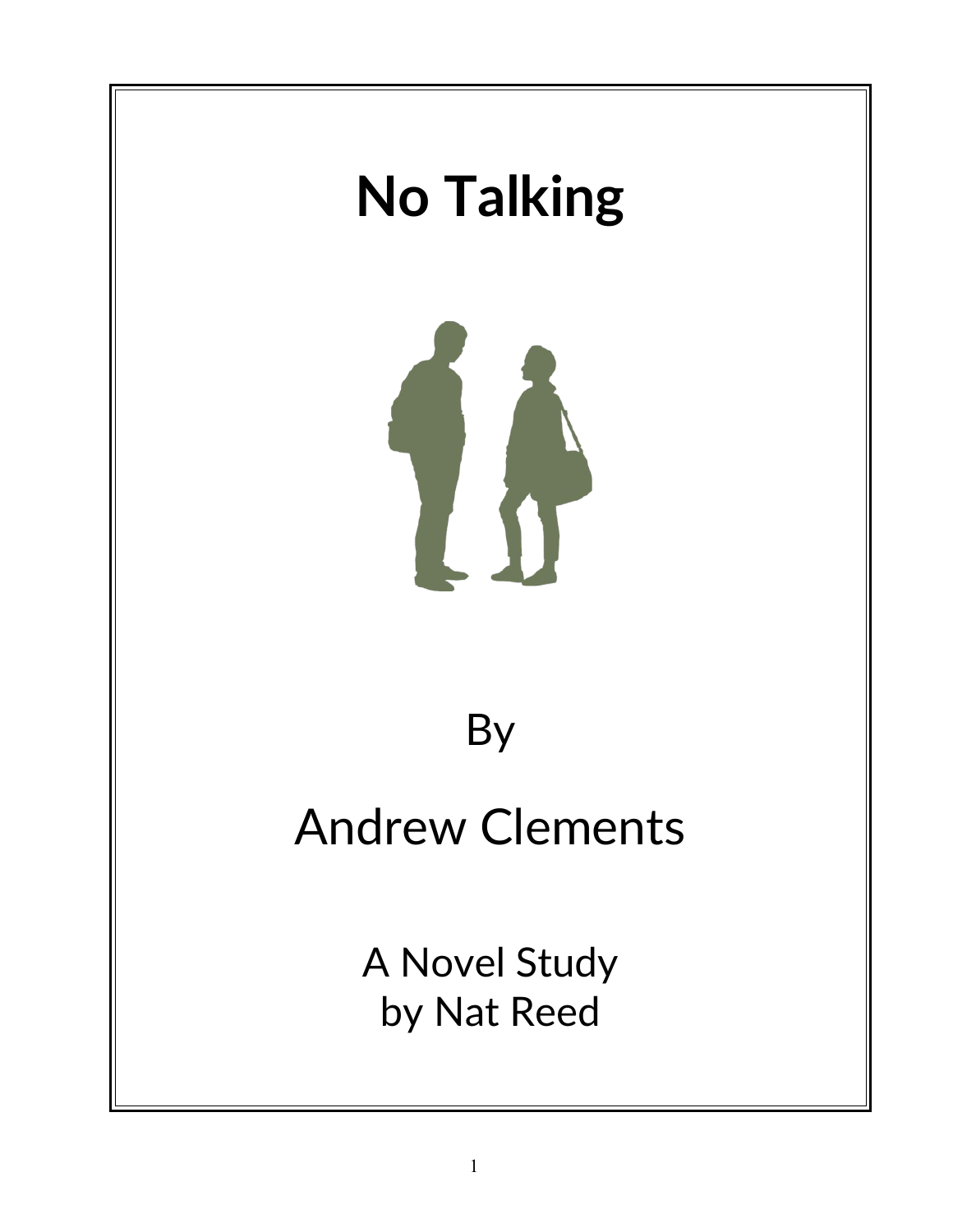

## **Table of Contents**

| <b>Suggestions and Expectations</b> | 3  |
|-------------------------------------|----|
|                                     |    |
| List of Skills                      | 4  |
|                                     |    |
| Synopsis / Author Biography         | 5  |
|                                     |    |
| <b>Student Checklist</b>            | 6  |
| Reproducible Student Booklet        |    |
| <b>Answer Key</b>                   | 59 |
|                                     |    |

**About the author:** Nat Reed was a member of the teaching profession for more than 35 years. He was a full-time instructor at Trent University in the Teacher Education Program for nine years. For more information on his work and literature, visit [novelstudies.org.](http://www.novelstudies.org/)

> Copyright © 2014 Nat Reed Revisions Completed in 2022 All rights reserved by author. Permission to copy for single classroom use only. Electronic distribution limited to single classroom use only. Not for public display.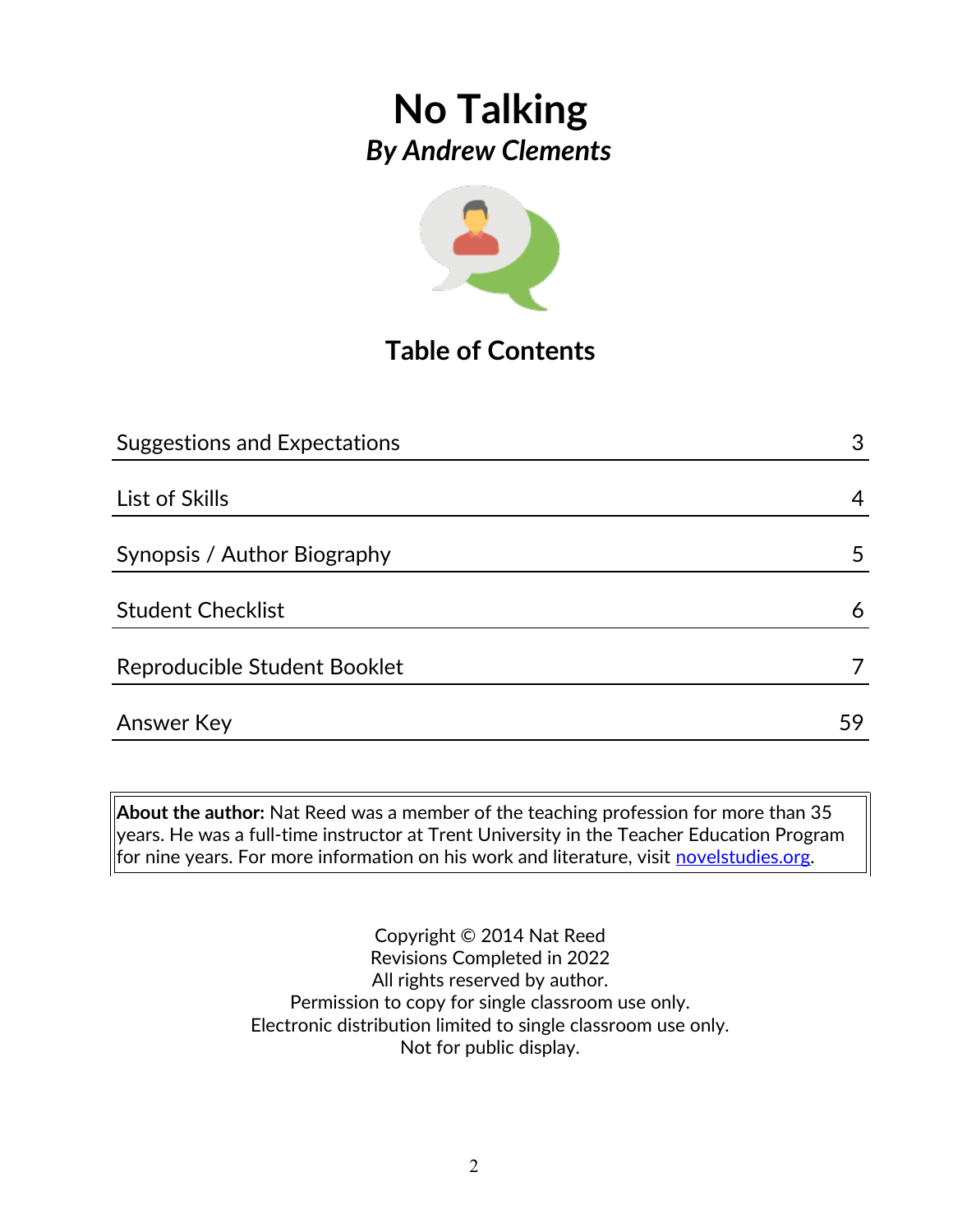

### **Suggestions and Expectations**

This curriculum unit can be used in a variety of ways. Each chapter of the novel study focuses on two chapters of **No Talking** and is comprised of five of the following activities:

- 1. Before You Read
- 2. Vocabulary Building
- 3. Comprehension Questions
- 4. Language and Extension Activities

A **portfolio cover** (p.7) as well as a **Checklist** (p.6) are included so that students may track of their completed work.

**Every activity need not be completed by all students.** 

#### **Links with the Common Core Standards (U.S.)**

Many of the activities included in this curriculum unit are supported by the Common Core Standards. For instance the *Reading Standards for Literature, Grade 5*, makes reference to

a) determining the meaning of words and phrases. . . including figurative language;

b) explaining how a series of chapters fits together to provide the overall structure;

c) compare and contrast two characters;

d) determine how characters … respond to challenges;

e) drawing inferences from the text;

f) determining a theme of a story . . . **and many others.**

**Themes** which may be taught in conjunction with the novel include bullying, sportsmanship, peer pressure, civil disobedience, the power of words – both spoken and unspoken.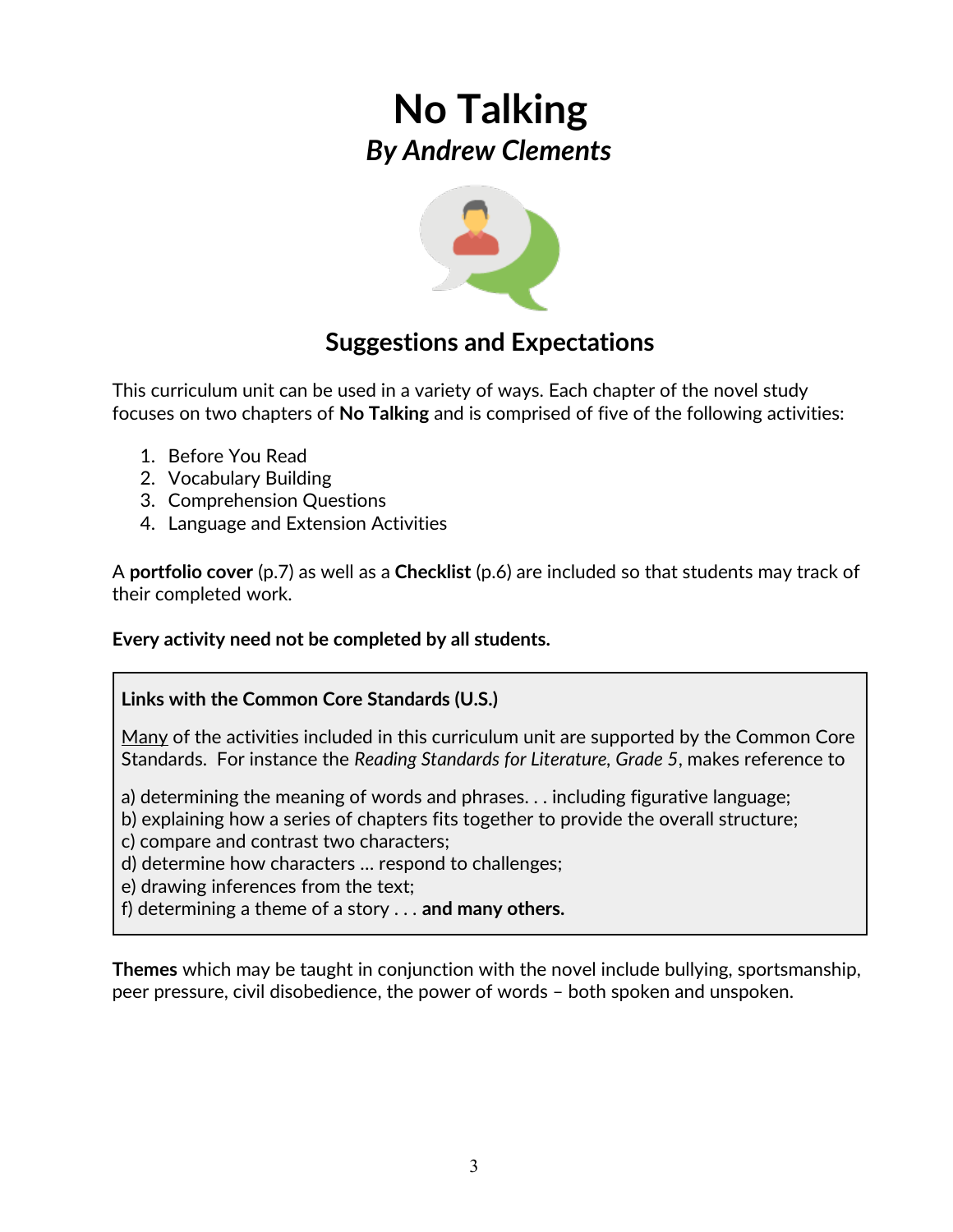### **List of Skills**

#### **Vocabulary Development**

- 1. Locating descriptive words/phrases 8. Identify *anagrams*
- 2. Listing synonyms/homophones 9. Listing compound words
- 3. Identifying/creating *alliteration* 10. Identifying parts of speech
- 
- 
- 6. Identify *onomatopoeia*. 13. Identify/create *similes*
- 

#### **Setting Activities**

1. Summarize the details of a setting

#### **Plot Activities**

- 1. Complete a *time line* of events 4. Identify *cliffhangers*
- 
- 3. Complete Five W's Chart 6. Complete a Story Pyramid

#### **Character Activities**

- 
- 2. Identify the protagonist 4. Compare characters

#### **Creative and Critical Thinking**

- 
- 2. Write a newspaper story **7. Write a book review**
- 
- 
- 

#### **Art Activities**

- 
- 
- 3. Create an Information Card 6. Design a wanted poster
- 
- 
- 
- 4. Use of capitals and punctuation 11. Determining alphabetical order
- 5. Identifying syllables 12. Identification of root words
	-
- 7. Identify *singular/plural* 14. Identify *personification*.

- 
- 2. Identify conflict in the story 5. Identify the climax of the novel.
	-
- 1. Determine character traits 3. Relating personal experiences
	-
- 1. Research 6. Write a description of personal feelings
	-
- 3. Participate in a talk show 8. Complete an Observation Chart
- 4. Conduct an interview 9. Complete a KWS Chart
- 5. Create a poem 10. Create a friendly letter.
- 1. A Storyboard **4. Design a cover for the novel**
- 2. Create a collage 5. Create a comic strip
	-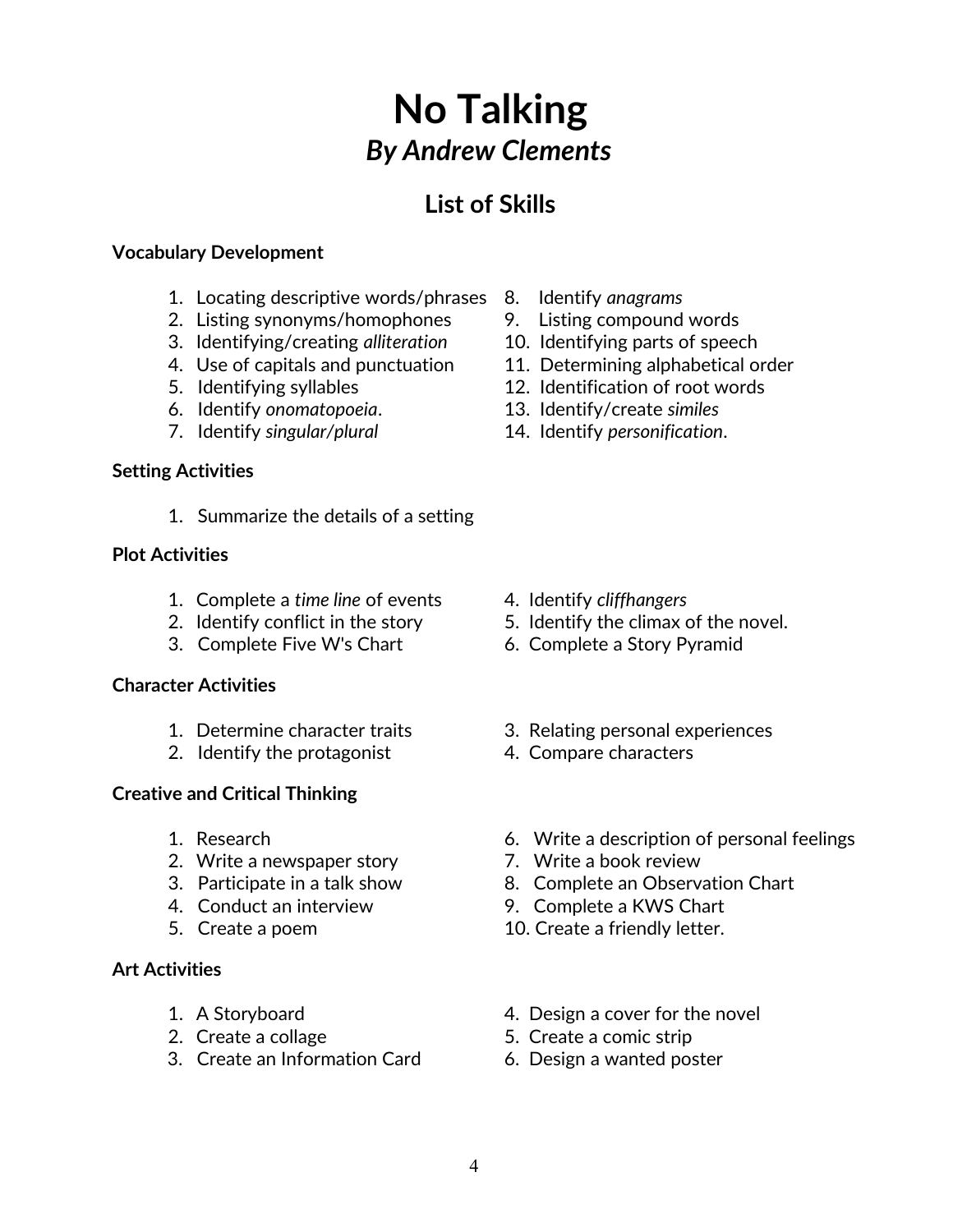

#### **Synopsis**

 Who can talk less for two whole days, boys or girls? The fifth graders at Laketon Elementary are the noisiest class in history, so when Dave Packer challenges Lynsey Burgess to a boys vs. girls "no talking" contest, it's not going to be easy for either side.

 Teachers and school administrators are in an uproar, until one creative teacher sees the kids' experiment as a unique opportunity to look at language and communication in a fresh way – and that's when things get really interesting. (The Publisher)

 \* *A vintage tale from the master of the theme-driven, feel-good school story*. - Kirkus Reviews, Starred Review.

A complete synopsis and other helpful reviews can be found online at such sites as the following: [http://www.goodreads.com/book/show/235127.No\\_Talking](http://www.goodreads.com/book/show/235127.No_Talking)

#### **Author Biography** *Andrew Clements*

 Andrew Clements has written more than fifty books for children, including the award-winning, multimillioncopy bestseller, *Frindle*. Mr. Clements taught in the public schools near Chicago for seven years before moving east to begin a career in publishing and writing. The parents of four grown children, he and his wife live in Westborough, Massachusetts. [The Publisher]

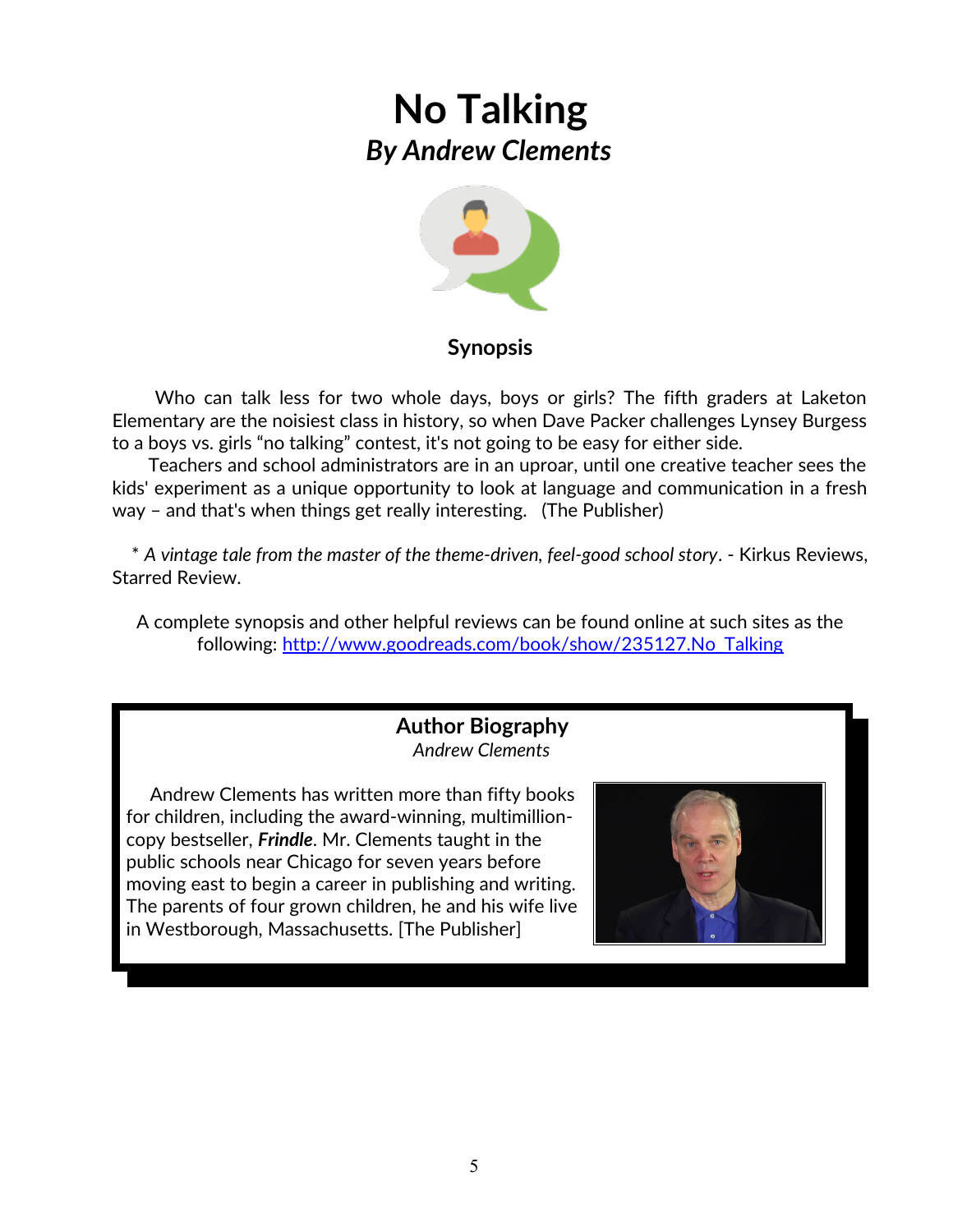

### **Student Checklist**

Student Name

| Assignment | Grade / Level | Comments |
|------------|---------------|----------|
|            |               |          |
|            |               |          |
|            |               |          |
|            |               |          |
|            |               |          |
|            |               |          |
|            |               |          |
|            |               |          |
|            |               |          |
|            |               |          |
|            |               |          |
|            |               |          |
|            |               |          |
|            |               |          |
|            |               |          |
|            |               |          |
|            |               |          |
|            |               |          |
|            |               |          |
|            |               |          |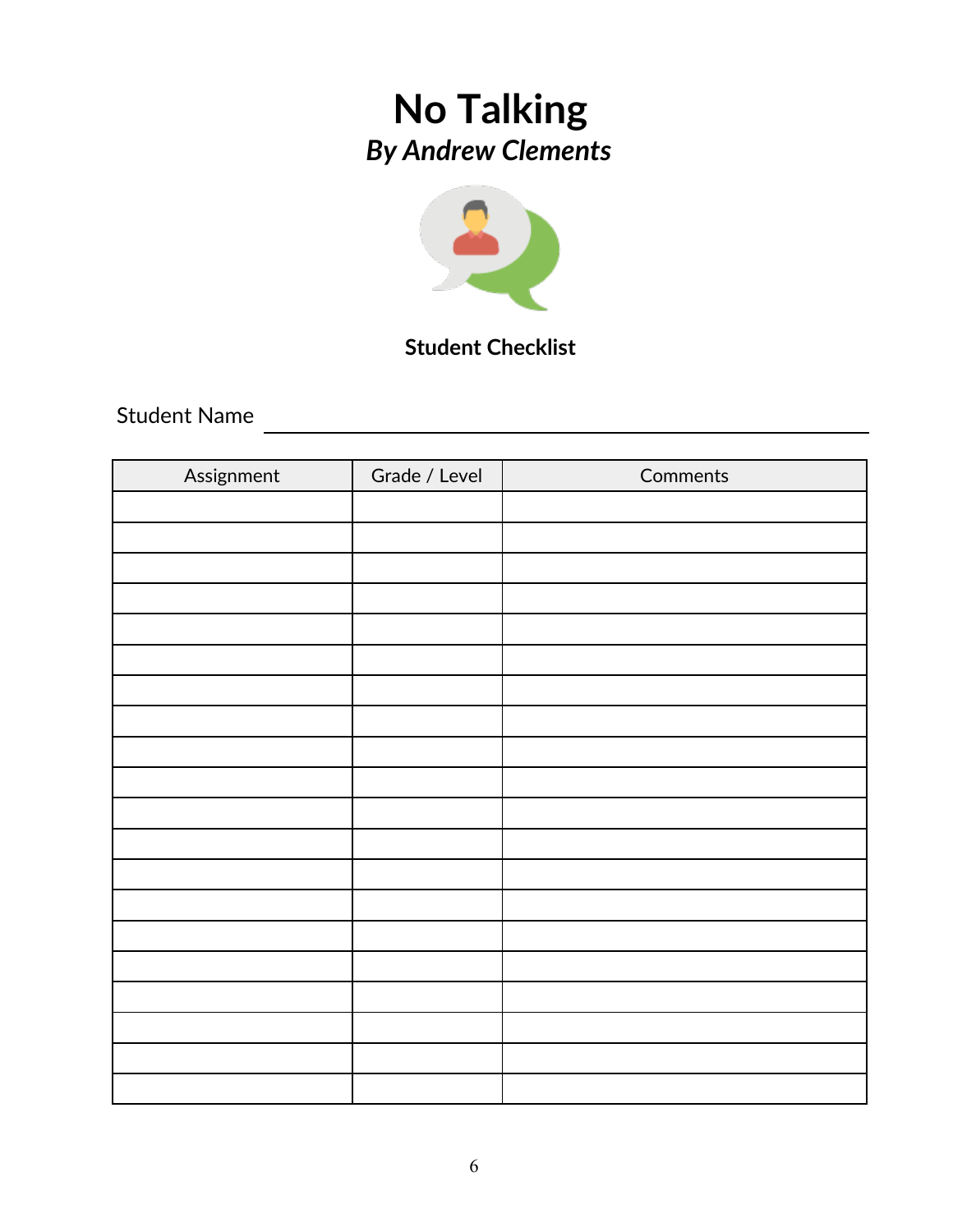# **No Talking**



## By Andrew Clements

Name: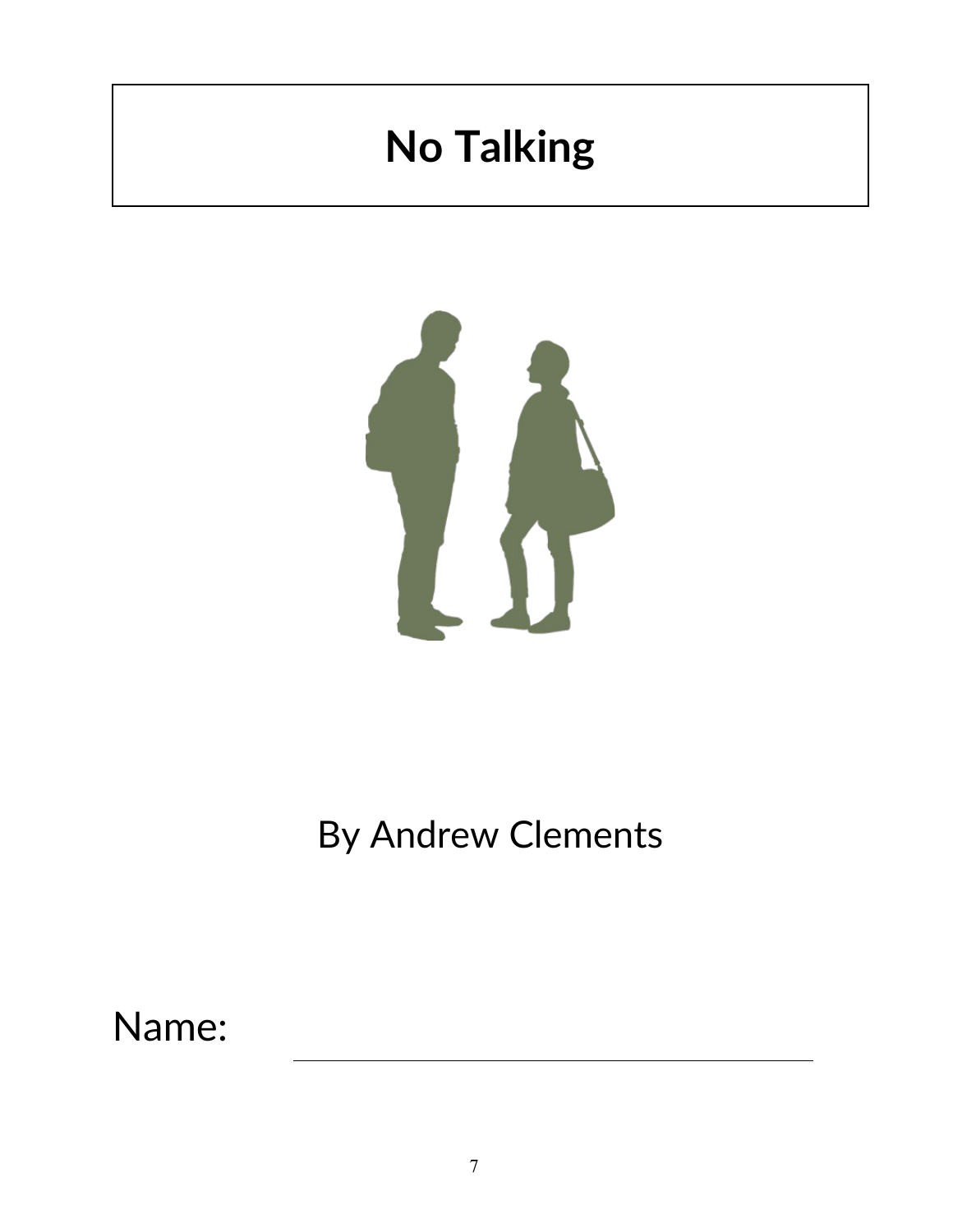## **Chapters 1-2**



### **Before you read the chapter**:

*The greatness of a nation can be judged by the way its animals are treated.* (Gandhi) Gandhi makes an interesting point in this quotation, but how else do you think a nation might be judged? Be sure to support your answer with at least one reason or example.

## **Vocabulary:**

Choose a word from the list to complete each sentence.

| opinion | disgusted   | explanation | <b>Industry</b> |
|---------|-------------|-------------|-----------------|
| culture | independent | violence    | incredible      |

- 1. It was remarkable that the India became a nation without resorting to \_\_\_\_\_\_\_\_\_\_\_\_.
- 2. Sammy was \_\_\_\_\_\_\_\_\_\_\_\_\_\_ with his older brother when he ran away from home.
- 3. The sawmill is the town's only  $\frac{1}{2}$   $\frac{1}{2}$   $\frac{1}{2}$   $\frac{1}{2}$   $\frac{1}{2}$   $\frac{1}{2}$   $\frac{1}{2}$   $\frac{1}{2}$   $\frac{1}{2}$   $\frac{1}{2}$   $\frac{1}{2}$   $\frac{1}{2}$   $\frac{1}{2}$   $\frac{1}{2}$   $\frac{1}{2}$   $\frac{1}{2}$   $\frac{1}{2}$   $\frac{1}{2}$   $\frac{1}{2$
- 4. The Indian people have contributed a great deal to the \_\_\_\_\_\_\_\_\_\_\_\_\_\_ of our nation.
- 5. "I never thought I would see the day when India would become an \_\_\_\_\_\_\_\_\_\_\_\_\_ country," the army general admitted.
- 6. "What is your \_\_\_\_\_\_\_\_\_\_\_\_\_\_\_\_\_ on the matter?" the principal asked.
- 7. Setting the school record in the long jump is quite an \_\_\_\_\_\_\_\_\_\_\_\_\_\_\_\_\_ feat.
- 8. What possible \_\_\_\_\_\_\_\_\_\_\_\_\_\_\_ could there be for being so late for class?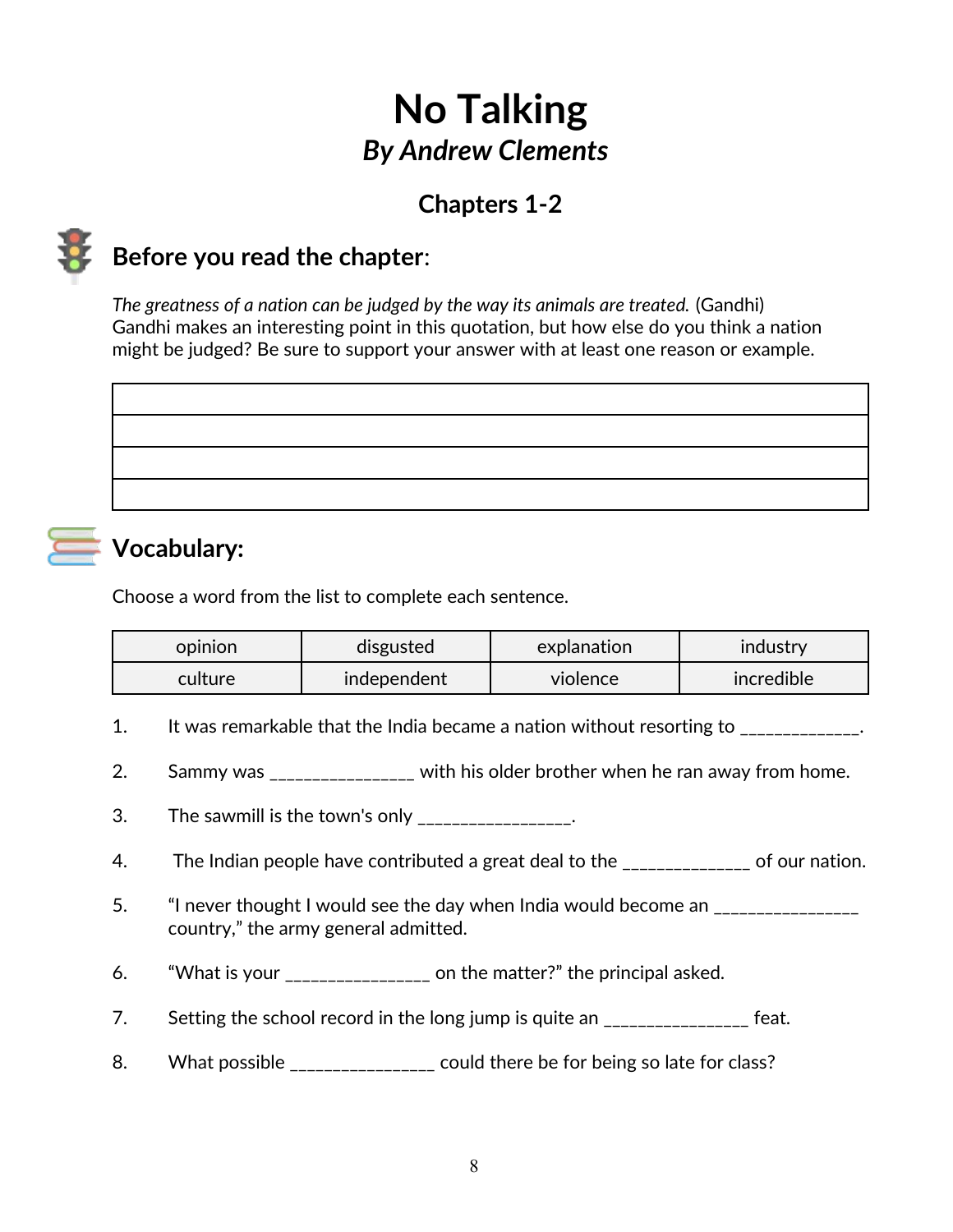

- 1. What is the **setting** of Chapter One?
- 2. **Investigate**: a famous quote from Mahatma Gandhi is found on the previous page. Using resources in your school library or the Internet, find another quote from this great man and record it below – then state why it appealed to you.

**Quote**:

**Why I found it interesting:**

- 3. Other than remaining quiet for a day, what might be another way to clear one's mind and help a person think better? (You may wish to brainstorm ideas with a colleague before answering.)
- 4. Why was Dave's determination not to talk at that time most unfortunate for poor Lynsey?
- 5. To what did Mrs. Overby attribute Dave's coughing fit?

6. Dave was surprised to find that keeping quiet was very easy to do. True or False

7. What was the reason that Gandhi refused to speak on one day of each week?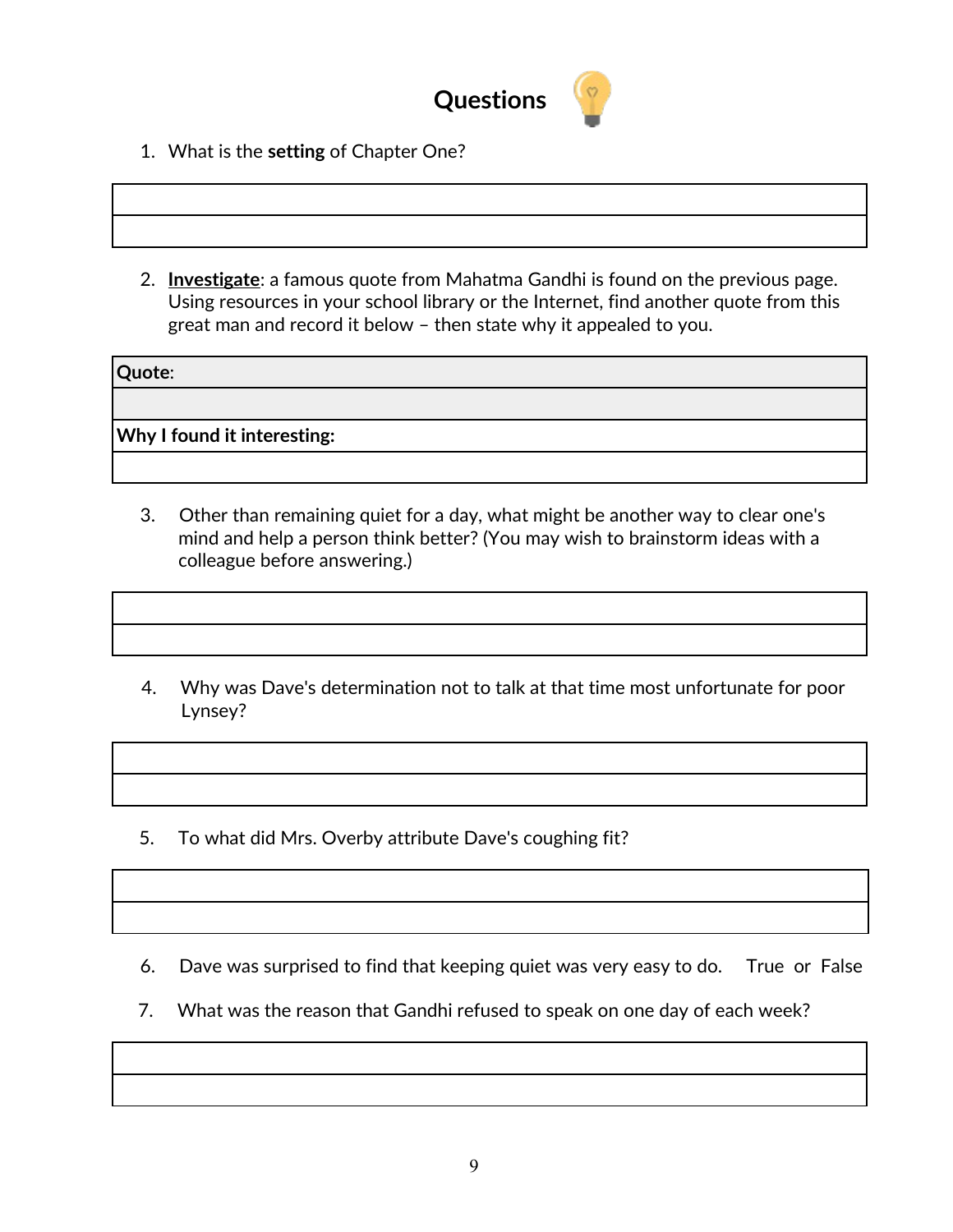8. You already know quite a bit about the main character of the novel, Dave Packer, but how would you get along with him if he was in your class at school? In the chart below list one thing you would probably enjoy about having Dave as a classmate (Positive), and one thing that would probably annoy you (Negative).

| Positive ++ |  |
|-------------|--|
|             |  |
| Negative -- |  |

### **Good to Know**

Dave is quite impressed with the accomplishments of the peace activist, Gandhi in these chapters. **Mohandas Gandhi** (1869-1948) was the leader of Indian nationalism in Britishruled India. As is mentioned in the novel, Gandhi used nonviolent civil disobedience to lead India to independence and was an inspiration for civil rights around the world. Gandhi is commonly, though not officially, considered the *Father of the Nation* in India. His birthday on October 2 is a national holiday. Sadly, Gandhi was assassinated by an extremist in 1948.

## **Language Activity**



**A***.* Many authors enjoy using **alliteration –** a literary device where the author **r**epeats the same sound at the beginning of several words. Here's one such example: from Chapter One "… **M**onday **m**orning in the **m**iddle of November."

**ABC** 

Using your imagination, create your own examples of **alliteration** from the following topics. Each example must contain a minimum of three words.

| The sound of thunder |  |
|----------------------|--|
| A speeding train     |  |
| Your own example     |  |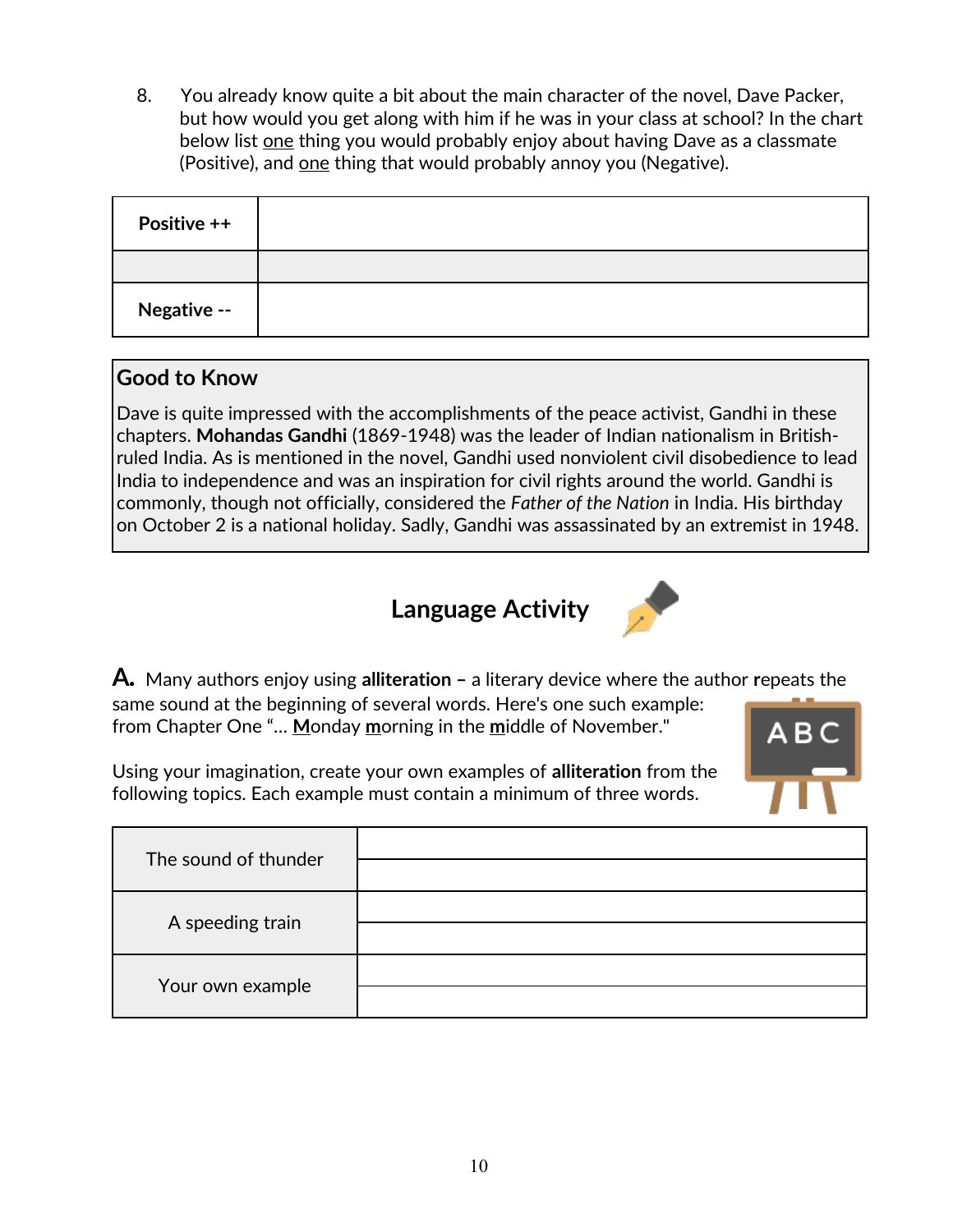**B***.*Chapter Two contains an important literary device called a **cliffhanger**. A cliffhanger usually occurs at the end of a chapter when the author leaves the reader in suspense. How is this true in Chapter Two? Why do you think the author ended the chapter this way?



**C**. Place the following words from these chapters in **alphabetical order**.

| middle  | 1.  |
|---------|-----|
| Monday  | 2.  |
| morning | 3.  |
| next    | 4.  |
| mouth   | 5.  |
| measure | 6.  |
| minutes | 7.  |
| land    | 8.  |
| mind    | 9.  |
| library | 10. |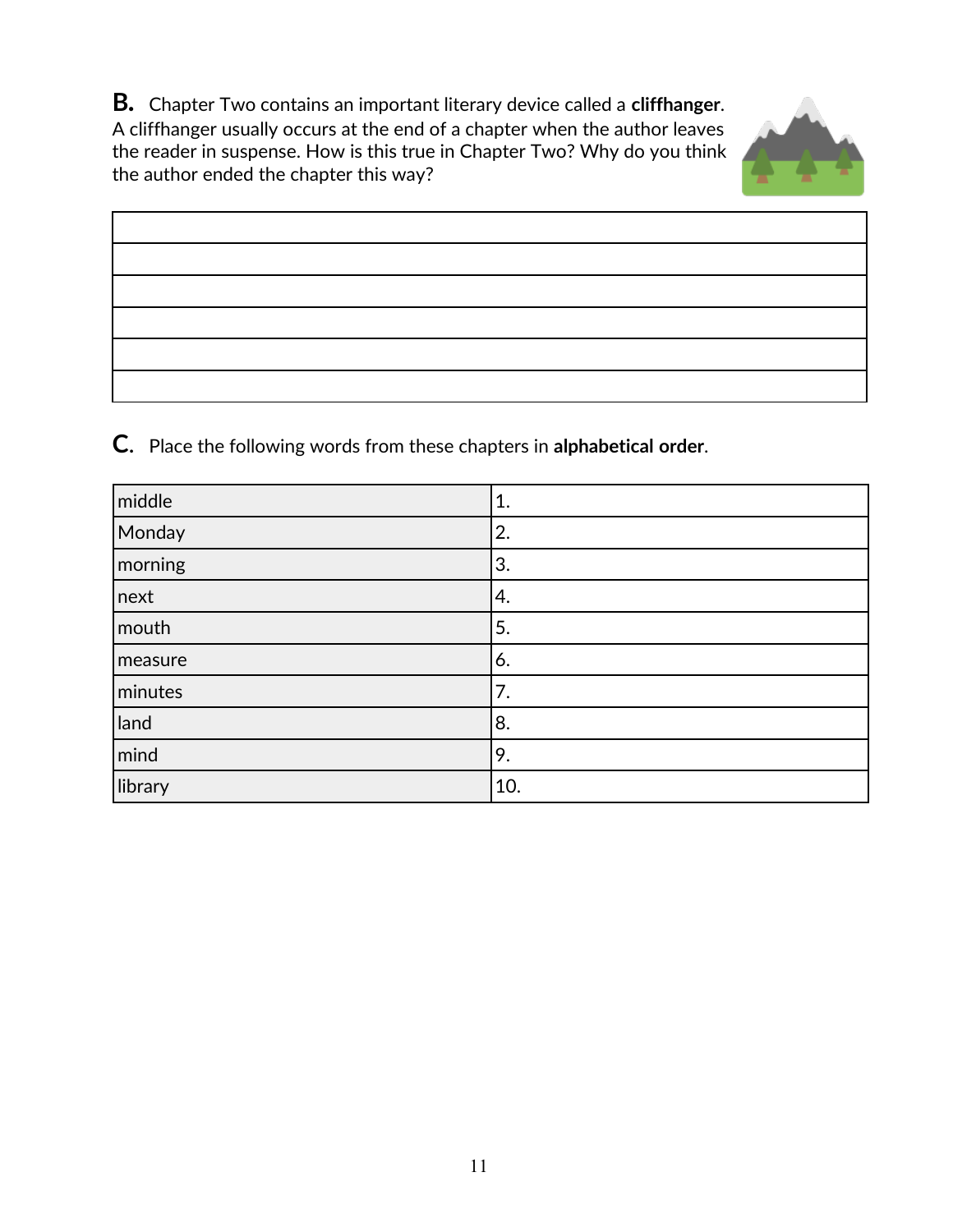## **Extension Activities**



## **A. Storyboard**

A storyboard is a series of pictures that tell about an important event in a story. A storyboard can tell the story of only one scene - or the entire novel.



Complete the storyboard below illustrating the events described in this section of *No Talking.* You may wish to practice your drawings on a separate piece of paper.